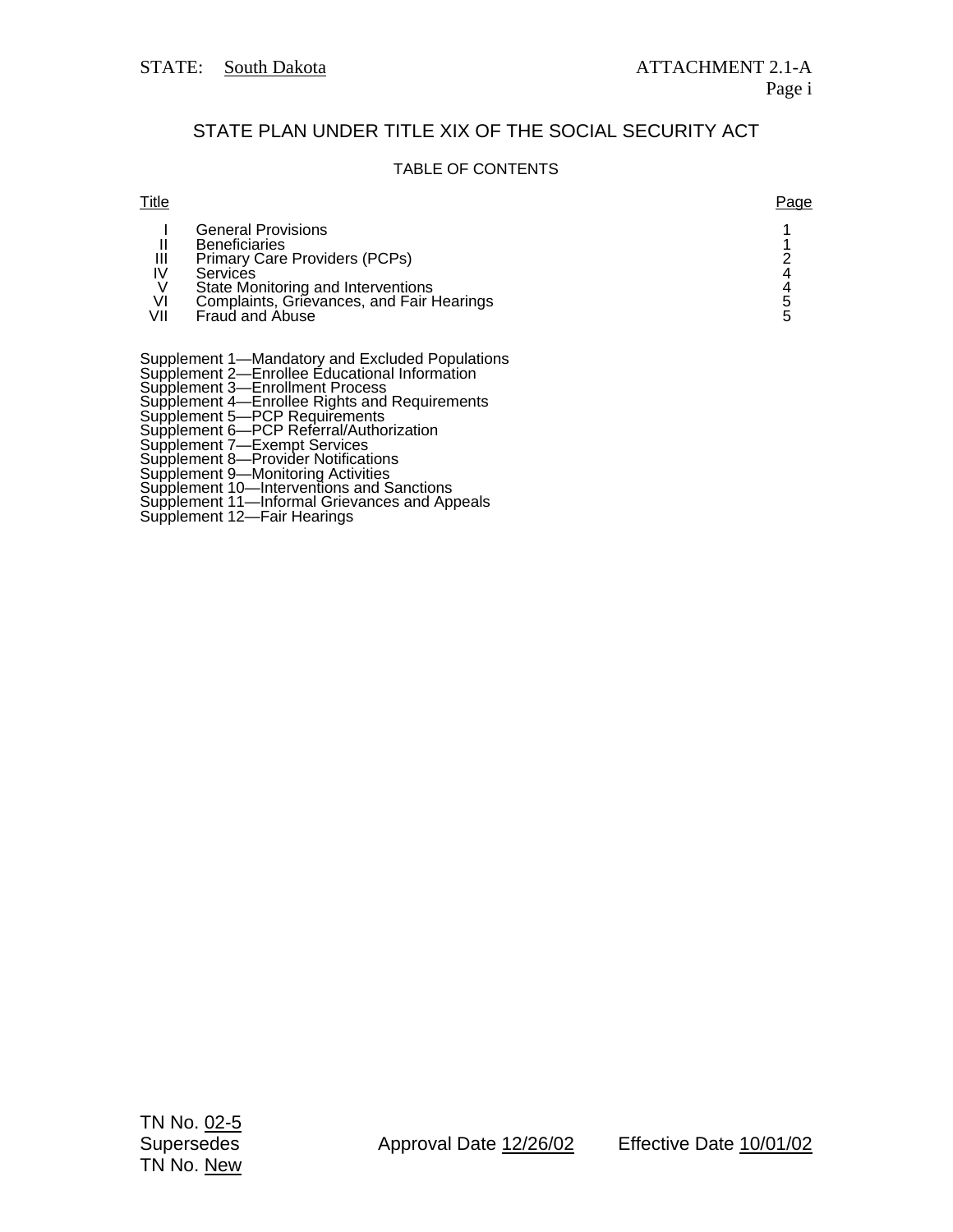## I. General Provisions

South Dakota Medical Assistance's Managed Care Program, Provider and Recipient in<br>Medicaid Efficiency Program (PRIME), is based on the primary care case management<br>(PCCM) model. The program is operational statewide, is app Dakota Department of Social Services Office of Medical Services (OMS). Reimbursement is based on fee for service plus a monthly case management fee.

The basic concept is to allow Medical Assistance enrollees to select one primary care provider (PCP). <sup>'</sup>The PCP will provide, through an ongoing patient/physician relationship,<br>primary care services and referrals for all necessary specialty services. The PCP is responsible for monitoring the health care and utilization of managed care covered services. All services other than the case management fee are billed and reimbursed to the provider who renders the service.

- II. Beneficiaries
	- A. Population
		- 1. Mandatory Populations: With the exceptions of the excluded and optional populations, the population identified in Supplement 1 is required to participate in the program.
		- 2. Excluded Populations: The populations identified in Supplement 1 as Excluded Populations are not allowed to participate in the program.
		- 3. Optional Populations: The populations identified in Supplement 1 as Optional Populations are not required to participate in the program.
		- 4. American Indian Mandatory Populations: In accordance with 1932(a)(1) and (2) of the Act, permitting mandatory enrollment of Medical Assistance enrollees into the PCCM, OMS assures IHS facilities, Urban Indian Health clinics and tribal clinics that offer primary care within the state will be PCPs, thus allowing American Indians to be mandatory-enrolled.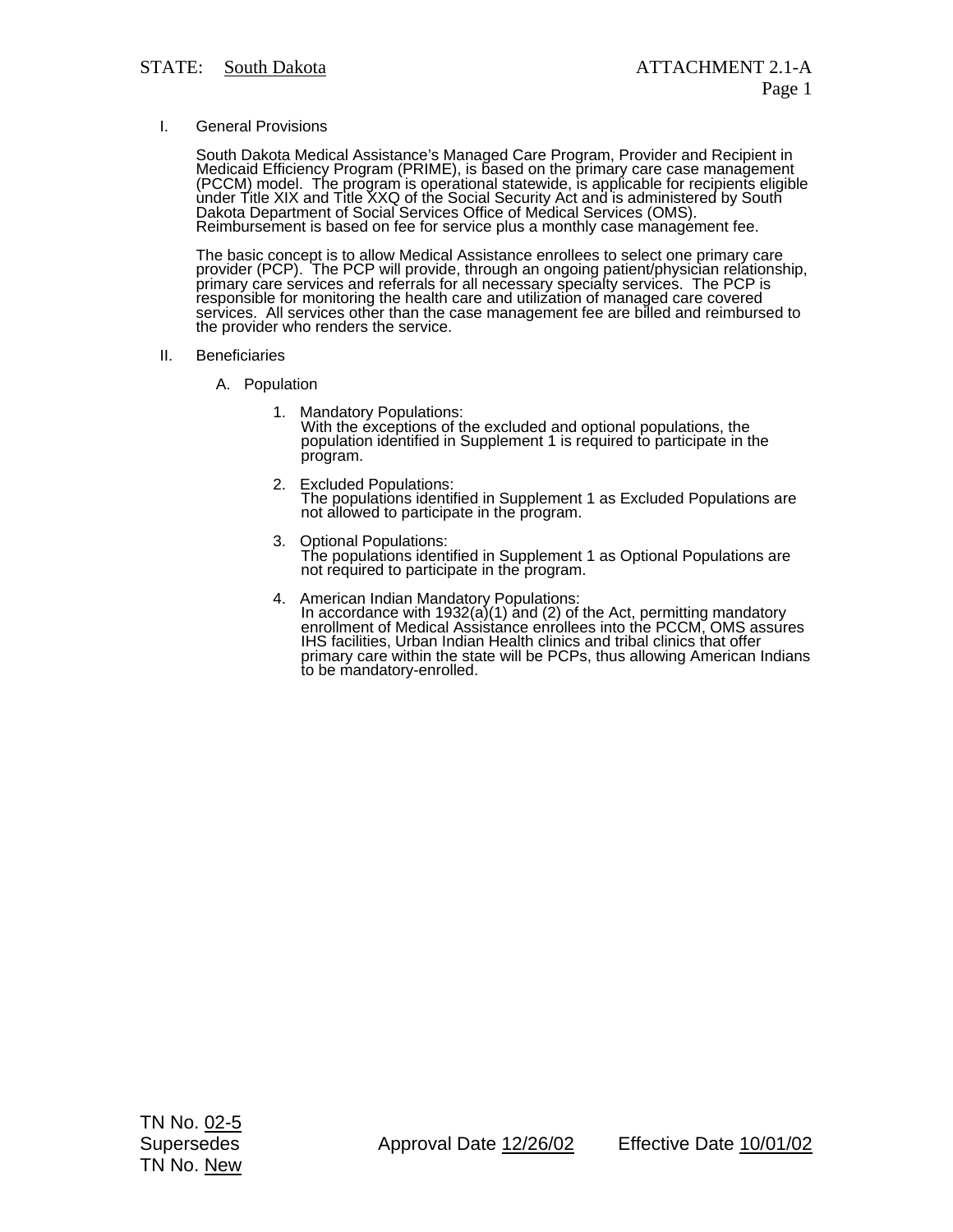- II. Beneficiaries (continued)
	- B. Enrollees Defined
		- 1. Potential Enrollees: Recipients who are required to participate in the PCCM program but are<br>not enrolled with a specific PCP. Potential enrollees are recipients in the process of selecting or being assigned a PCP.
		- 2. Enrollees: Recipients who are required to participate in the PCCM program and are enrolled with a specific PCP.
	- C. Beneficiary Information

The State shall ensure that beneficiaries receive information according to 42 CFR 438.10(e). (See **Supplement 2**.) All information materials will be provided according to time<br>frames described under 42 CFR 438.10(f)(3). I provided at least ten days prior to a recipient's initial requirement to enroll with a PCP.

D. Enrollment Process

The State administers the enrollment process through both the county social services offices and OMS. SSI eligible recipients receive notices and complete enrollment packages directly from OMS. Recipients eligible under programs other than SSI receive notices and complete enrollment packages from their respective county social services offices. All recipients are provided a minimum of ten days to select a PCP before the State will assign a PCP. (See **Supplement 3**.)

E. Enrollment Process

Beneficiaries have specific rights and are required to access managed care services through their PCCM according to program rules. (See **Supplement 4**.)

III. Primary Care Providers (PCPs)

All PCPs must meet provider enrollment conditions and agree to requirements set forth in the *Provider Agreement* and *Addendum to the Provider Agreement*. All PCPs must have a signed *Provider Agreement* and signed *Addendum to the Provider Agreement* on file with OMS. These agreements meet Federal and State<br>contracting requirements.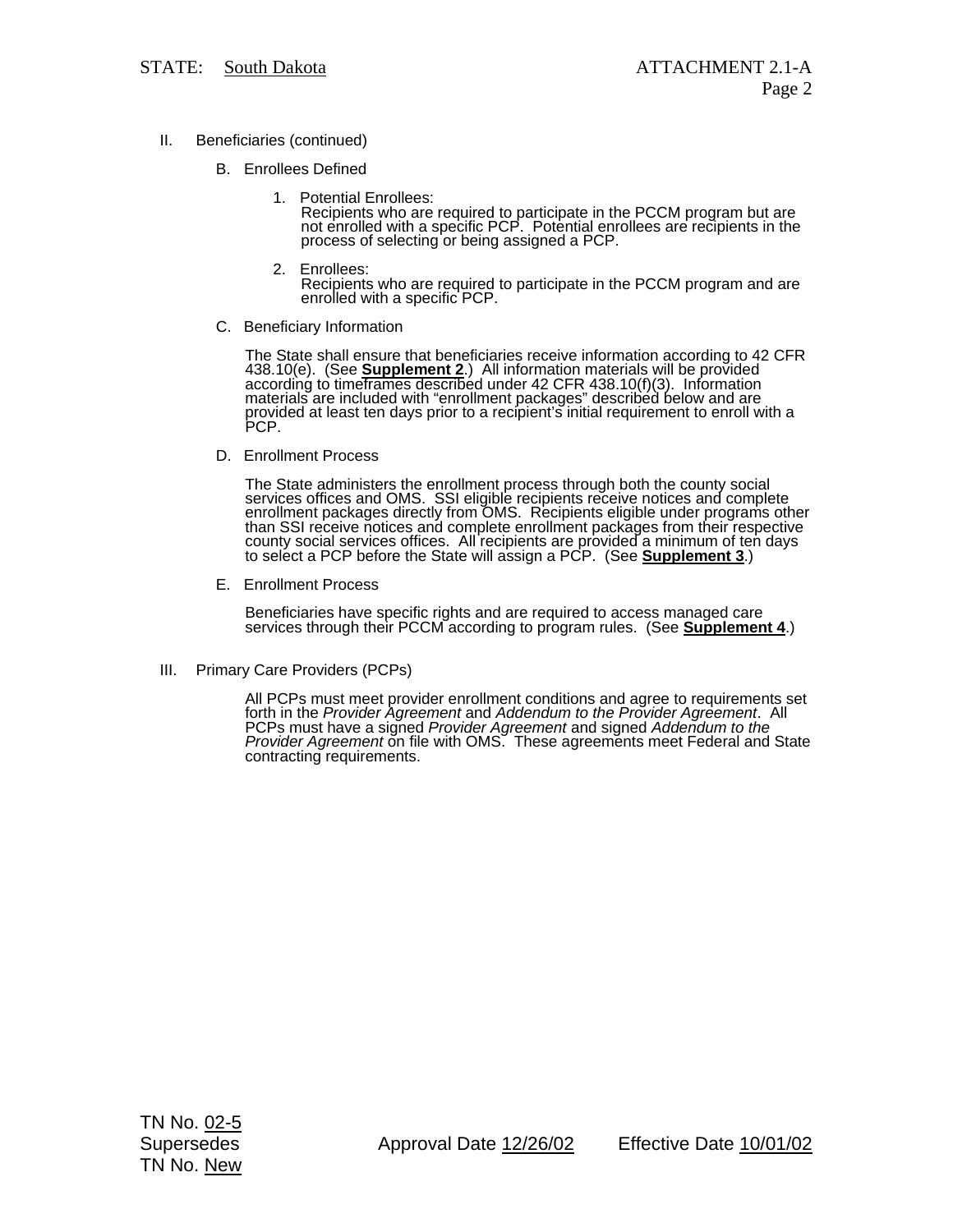III. Primary Care Providers (PCPs) (continued)

All Medical Assistance providers are assigned a unique identifier and will be HIPPA compliant when required. The reimbursement methodology (fee-for-<br>service) of South Dakota Medical Assistance Program requires that the provider<br>who actually provides the medical service to be an enrolled provider. Th providers excluded by Medicare, Medicaid or SCHIP, are not described in this SPA, as all providers eligible for FFP through the Medical Assistance Program<br>must meet provider enrollment requirements.

Providers are notified of procedures for enrollment and re-enrollment, program requirements, and contact provisions. This information is made available through: PCP Introductory Letter, *South Dakota Medicaid Managed Care Provider Manual*, and *Addendum to the Provider Agreement*.

All Federal and State contracting laws and regulations (including SMM 2080) will be followed as they apply to this SPA to ensure compliance with contracting and<br>renegotiating procedures.

A. Reimbursement

PCPs are reimbursed on a fee-for-service basis plus a case management fee. All<br>other providers are reimbursed fee-for-service as long as the services meet<br>program requirements. Management fees are not paid to RHC, FQHC, or facilities, as these expenses ar̃e included in the encounter fee paid to these<br>facilities.

B. PCP Requirements

PCPs are required to provide medial care or refer enrolled beneficiaries to other providers for non-exempt covered medical services. (See **Supplement 5**.)

C. Marketing

Direct and indirect marketing activities specifically intended to attract beneficiary enrollment or dis-enrollment with a specific PCP are not allowed.

D. Termination and Dis-enrollments

Terminations: PCPs must inform OMS within 15 days of the next enrollment deadline (first of the next month) of their intent to terminate their PCP agreement.

Dis-enrollments: OMS must receive written notification from a beneficiary's PCP<br>that he/she wishes to terminate the PCP/enrollee relationship. The reason must<br>be approved by OMS, be generally applied by the PCP for all pat of the payer source, and be non-discriminatory. The PCP must ensure access to<br>medical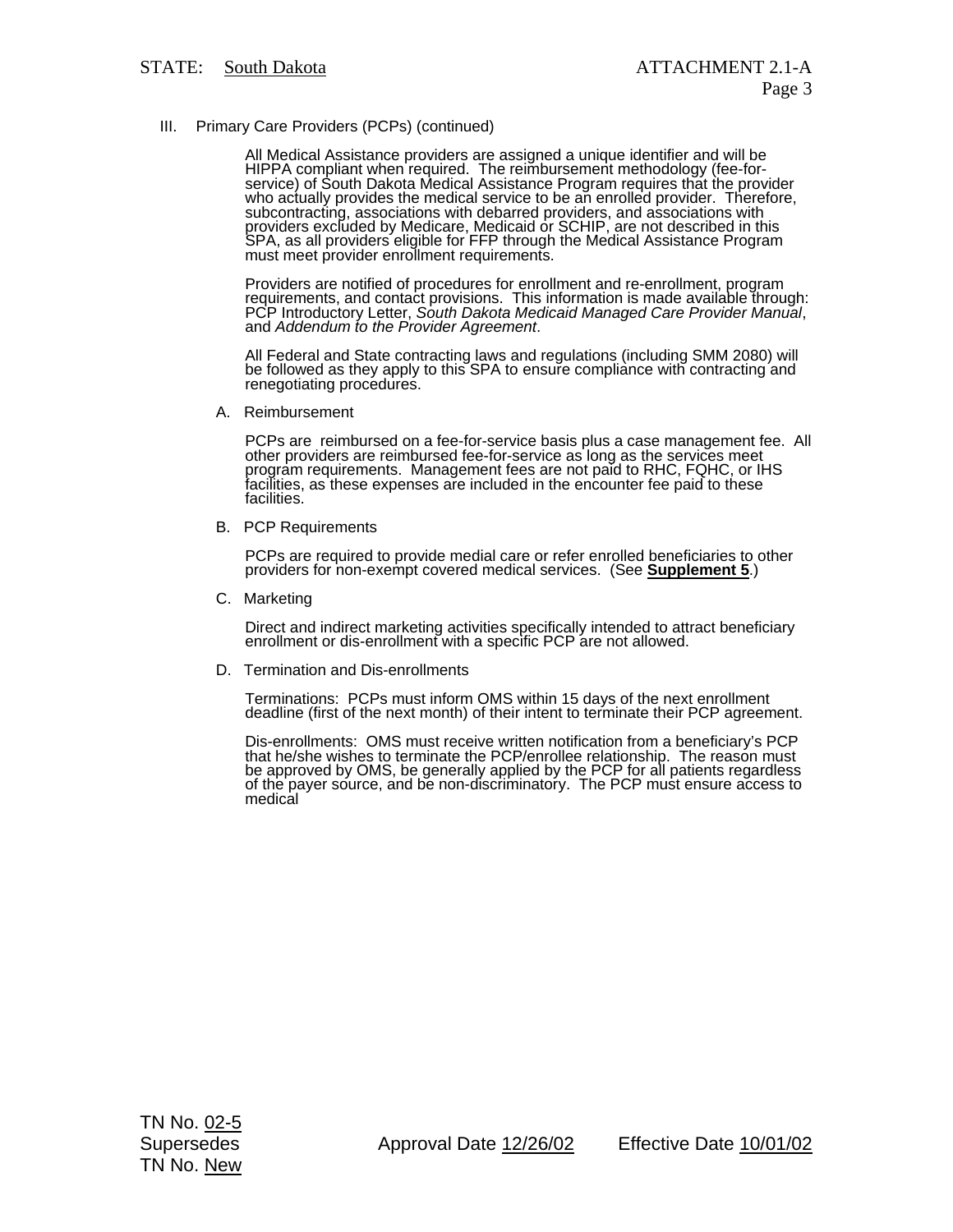III. Primary Care Providers (PCPs) (continued)

care until enrollment with a new PCP is established. (See **Supplement 5—PCP Requirements**.)

IV. Services

Services under the plan can be designated under two categories: Managed Care and Exempt.

A. Managed Care Services

Managed care services are covered services that must be provided or referred by the PCP. All covered services identified in section 3.1 of the State Plan are managed care services unless specifically listed as exempt. (See **Supplement 6** for referral requirements.)

B. Exempt Services

Exempt services are covered services that may be provided by any qualified Medical Assistance enrolled provider without a PCP referral. (See **Supplement 7**.)

C. Provider Notifications

The State provides PCPs with periodic information regarding the program in general, and specific information to their caseload. (See **Supplement 8**.)

V. State Monitoring and Interventions

The State conducts a number of activities to ensure that beneficiaries have access to quality medical care and are appropriately enrolled with a qualified PCP.

A. Monitoring

The State conducts activities to monitor the quality and access to covered necessary medical care. (See **Supplement 9**.)

B. Interventions and Sanctions

OMS may conduct a variety of intervention activities and sanctions to ensure that beneficiaries have access to appropriate medical care. (See **Supplement 10**.)